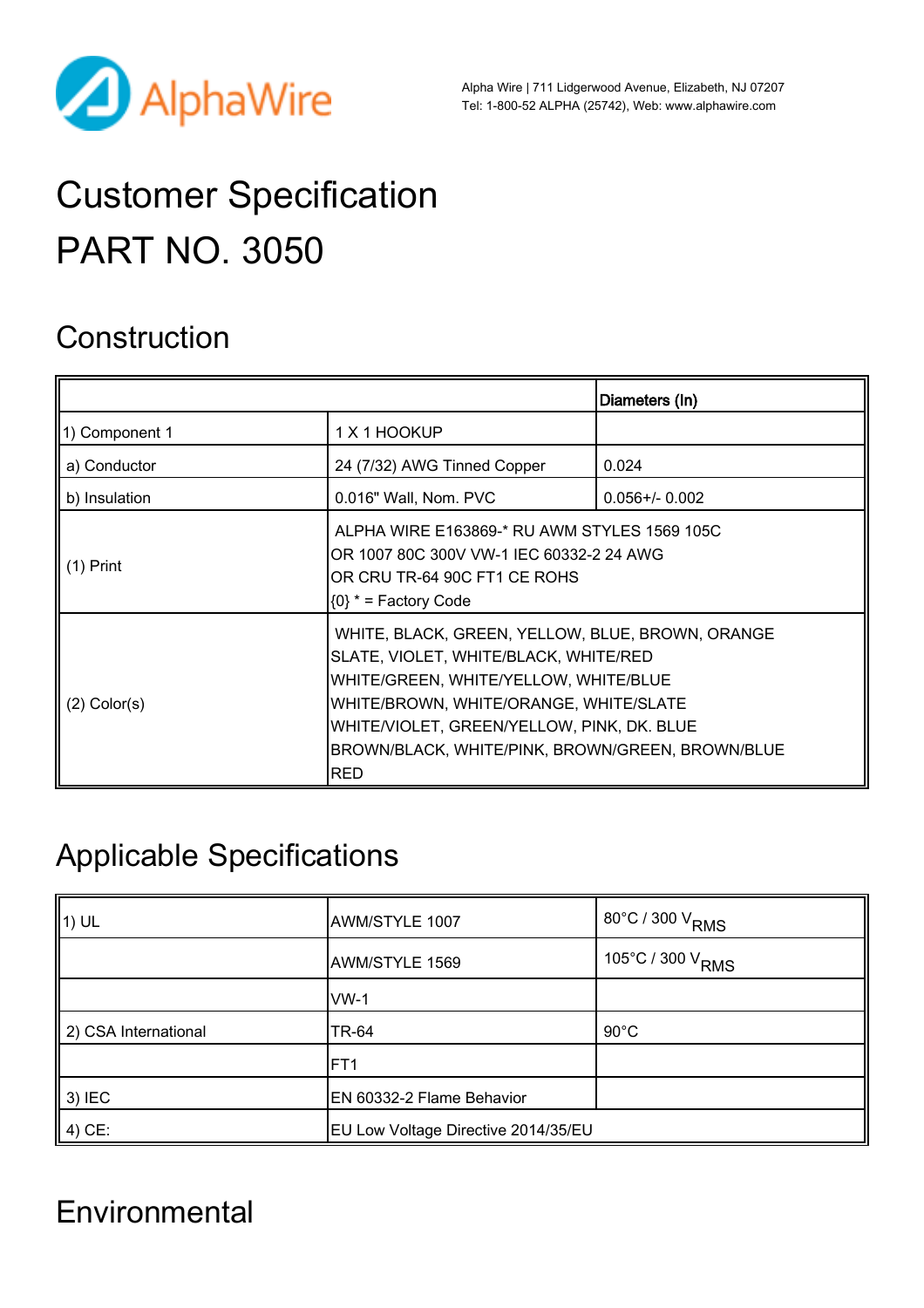| 1) EU Directive 2011/65/EU(RoHS2), EU Directive 2015/863/EU (RoHS3): |                                                                                                                                                                                                                                                                                 |  |
|----------------------------------------------------------------------|---------------------------------------------------------------------------------------------------------------------------------------------------------------------------------------------------------------------------------------------------------------------------------|--|
|                                                                      | All materials used in the manufacture of this part are in compliance with<br>European Directive 2011/65/EU and the amending Directive 2015/863/EU of<br>4 June 2015 regarding the restriction of use of certain hazardous substances<br>in electrical and electronic equipment. |  |
| 2) REACH Regulation (EC 1907/2006):                                  |                                                                                                                                                                                                                                                                                 |  |
|                                                                      | This product does not contain Substances of Very High Concern (SVHC)<br>listed on the European Union's REACH candidate list in excess of 0.1%<br>mass of the item.                                                                                                              |  |
| 3) California Proposition 65:                                        | This product may contain substances known to the State of California to<br>cause Cancer or Reproductive Harm, but is exempt from labeling based on<br>the Consent Judgement. See the Alpha Wire website for more information.                                                   |  |

## **Properties**

| Physical & Mechanical Properties |                                 |  |
|----------------------------------|---------------------------------|--|
| 1) Temperature Range             | -40 to $105^{\circ}$ C          |  |
| 2) Bend Radius                   | 10X Cable Diameter              |  |
| 3) Pull Tension                  | 3.5 Lbs, Maximum                |  |
| <b>Electrical Properties</b>     | (For Engineering purposes only) |  |
| 1) Voltage Rating                | $300 V_{RMS}$                   |  |
| 2) Inductance                    | 0.07 µH/ft, Nominal             |  |
| 3) Conductor DCR                 | 25 Ω/1000ft @20°C, Nominal      |  |

## **Other**

| Packaging                                                                                                        | Flange x Traverse x Barrel (inches)                                |  |
|------------------------------------------------------------------------------------------------------------------|--------------------------------------------------------------------|--|
| ∥a) 32800 FT                                                                                                     | 23 x 15 x 0 Max. 4 separate pieces; Min length/piece<br>10000 FT.  |  |
| b) 10000 FT                                                                                                      | 12 x 5.94 x 5 Max. 3 separate pieces; Min length/piece<br>1000 FT. |  |
| c) 5000 FT                                                                                                       | 10.5 x 5 x 3.5 Continuous length                                   |  |
| d) 1000 FT                                                                                                       | 6.5 x 2 x 1.9 Continuous length                                    |  |
| e) 100 FT                                                                                                        | $2.75 \times 2 \times 1.125$ Continuous length                     |  |
|                                                                                                                  | [Spool dimensions may vary slightly]                               |  |
| Notes:                                                                                                           |                                                                    |  |
| $\parallel$ a) Certain color and put-up combinations may only be available by special order. Minimums may apply. |                                                                    |  |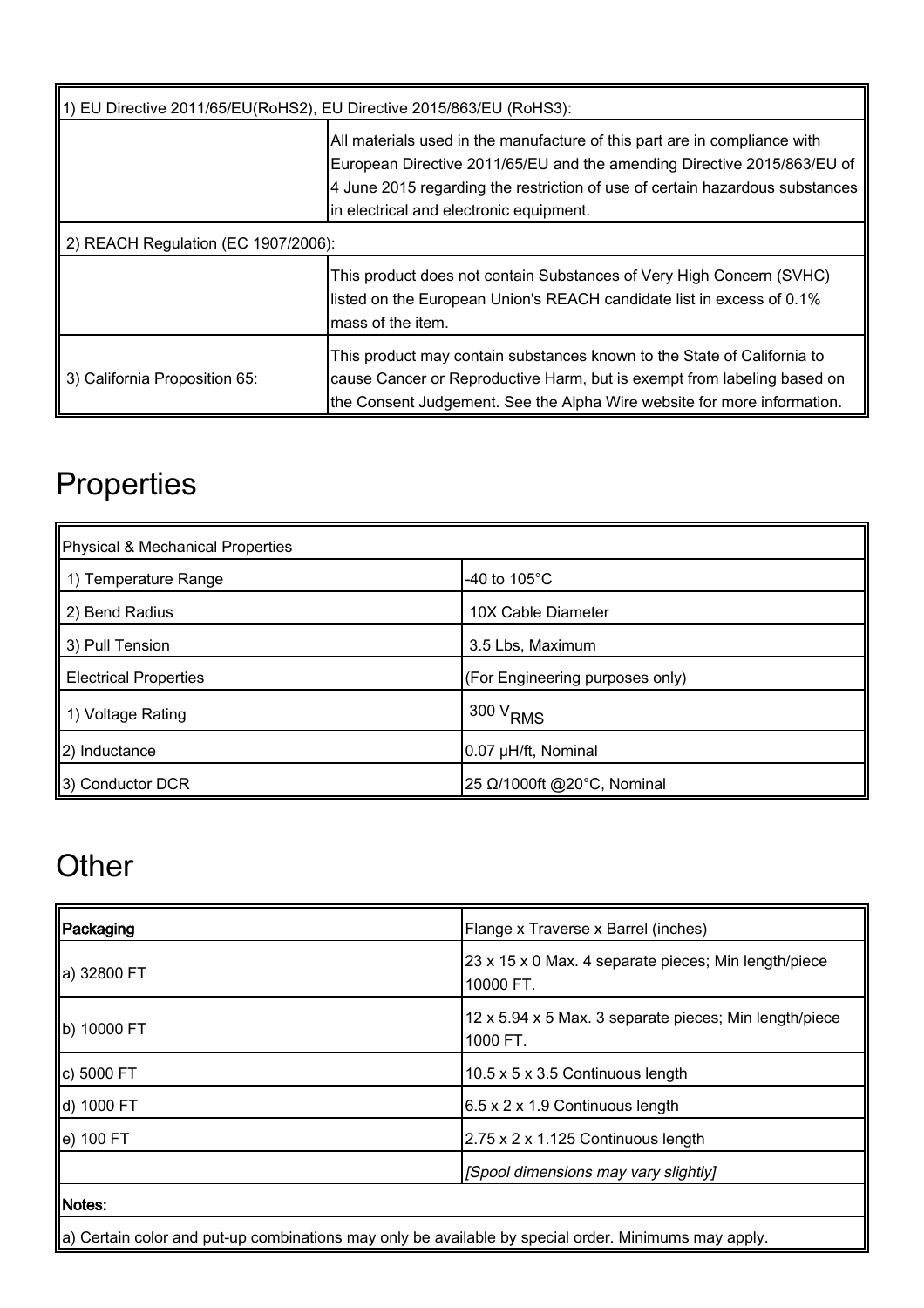#### [www.alphawire.com](http://www.alphawire.com)

Alpha Wire | 711 Lidgerwood Avenue, Elizabeth, NJ 07207

Tel: 1-800-52 ALPHA (25742)

Although Alpha Wire ("Alpha") makes every reasonable effort to ensure there accuracy at the time of publication, information and specifications described herein are subject to errors or omissions and to changes without notice, and the listing of such information and specifications does not ensure product availability.

Alpha provides the information and specifications herein on an "AS IS" basis, with no representations or warranties, whether express, statutory or implied. In no event will Alpha be liable for any damages (including consequential, indirect, incidental, special, punitive, or exemplary) whatsoever, even if Alpha had been advised of the possibility of such damages, whether in an action under contract, negligence or any other theory, arising out of or in connection with the use, or inability to use, the information or specifications described herein.

ALPHA WIRE - CONFIDENTIAL AND PROPRIETARYNotice to persons receiving this document and/or technical information. This document is confidential and is the exclusive property of ALPHA WIRE, and is merely on loan and subject to recall by ALPHA WIRE at any time. By taking possession of this document, the recipient acknowledges and agrees that this document cannot be used in any manner adverse to the interests of ALPHA WIRE, and that no portion of this document may be copied or otherwise reproduced without the prior written consent of ALPHA WIRE. In the case of conflicting contractual provisions, this notice shall govern the status of this document. <br /><br />©2019 ALPHA WIRE - all rights reserved.